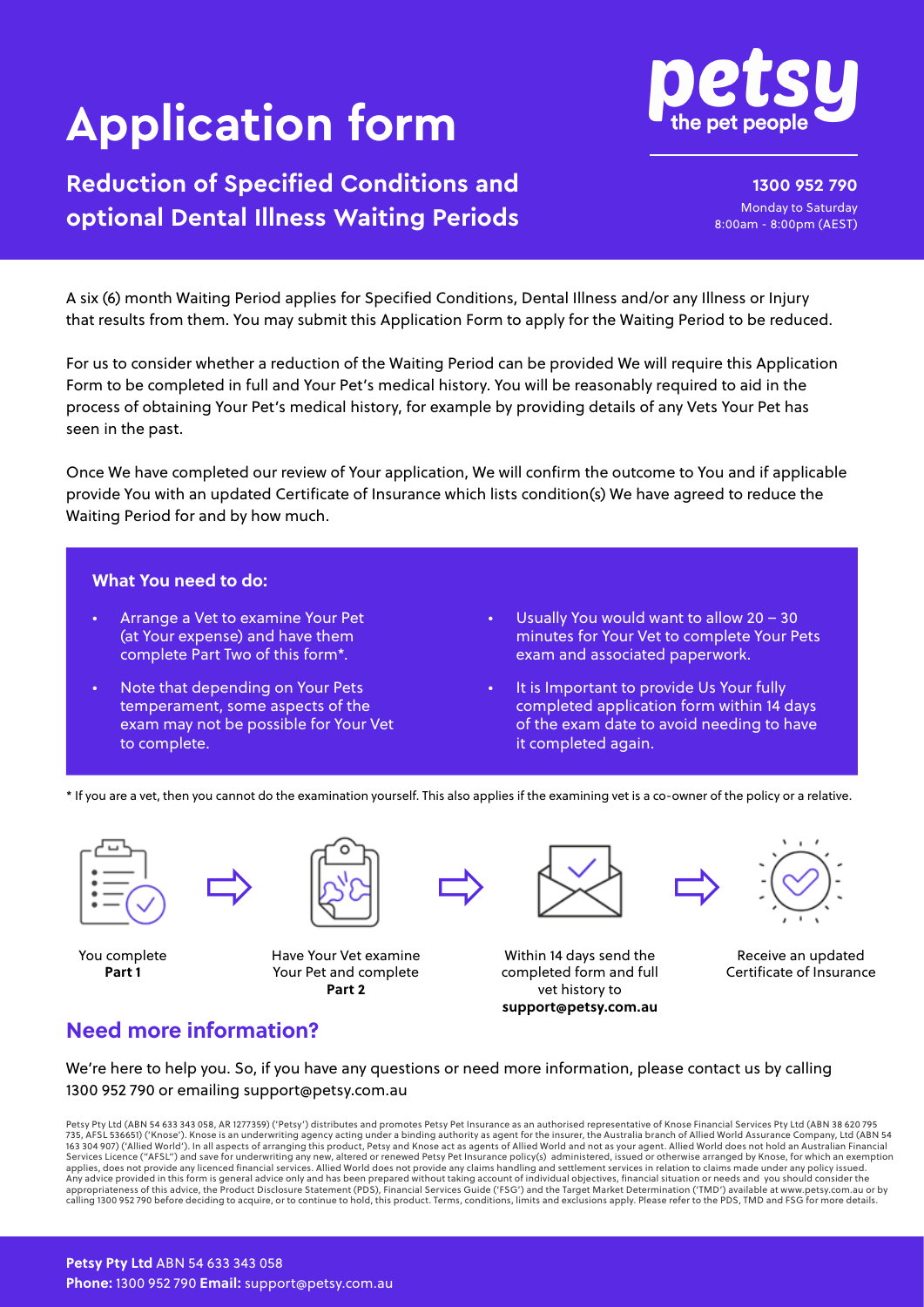# **PART ONE – Policyholder to complete**

| <b>YOUR DETAILS</b>  |  |
|----------------------|--|
| Policy number:       |  |
| Policyholder's name: |  |
| Contact number:      |  |
| Pet's name:          |  |
| Pet's breed:         |  |

## **YOUR PET'S VETS**

Please list current and past Vets Your Pet has seen:

| Vet clinic name | Suburb |
|-----------------|--------|
|                 |        |
|                 |        |
|                 |        |
|                 |        |
|                 |        |
|                 |        |

# **YOUR REQUEST**

#### **I wish to apply for a reduction in Waiting Period for the following Condition(s):**

| Cruciate ligament damage                             | Osteochondritis dissecans (OCD)                                         |
|------------------------------------------------------|-------------------------------------------------------------------------|
| Intervertebral disc disease                          | Cherry eye,                                                             |
| Hip dysplasia                                        | Entropion                                                               |
| Patella luxation                                     | Ectropion                                                               |
| Elbow dysplasia                                      | Lumps                                                                   |
| Brachycephalic Obstructive Airway Syndrome<br>(BOAS) | (tumours, warts, cysts, growths and abscesses)<br><b>Dental Illness</b> |
| Please use the BOAS Waiver form.                     |                                                                         |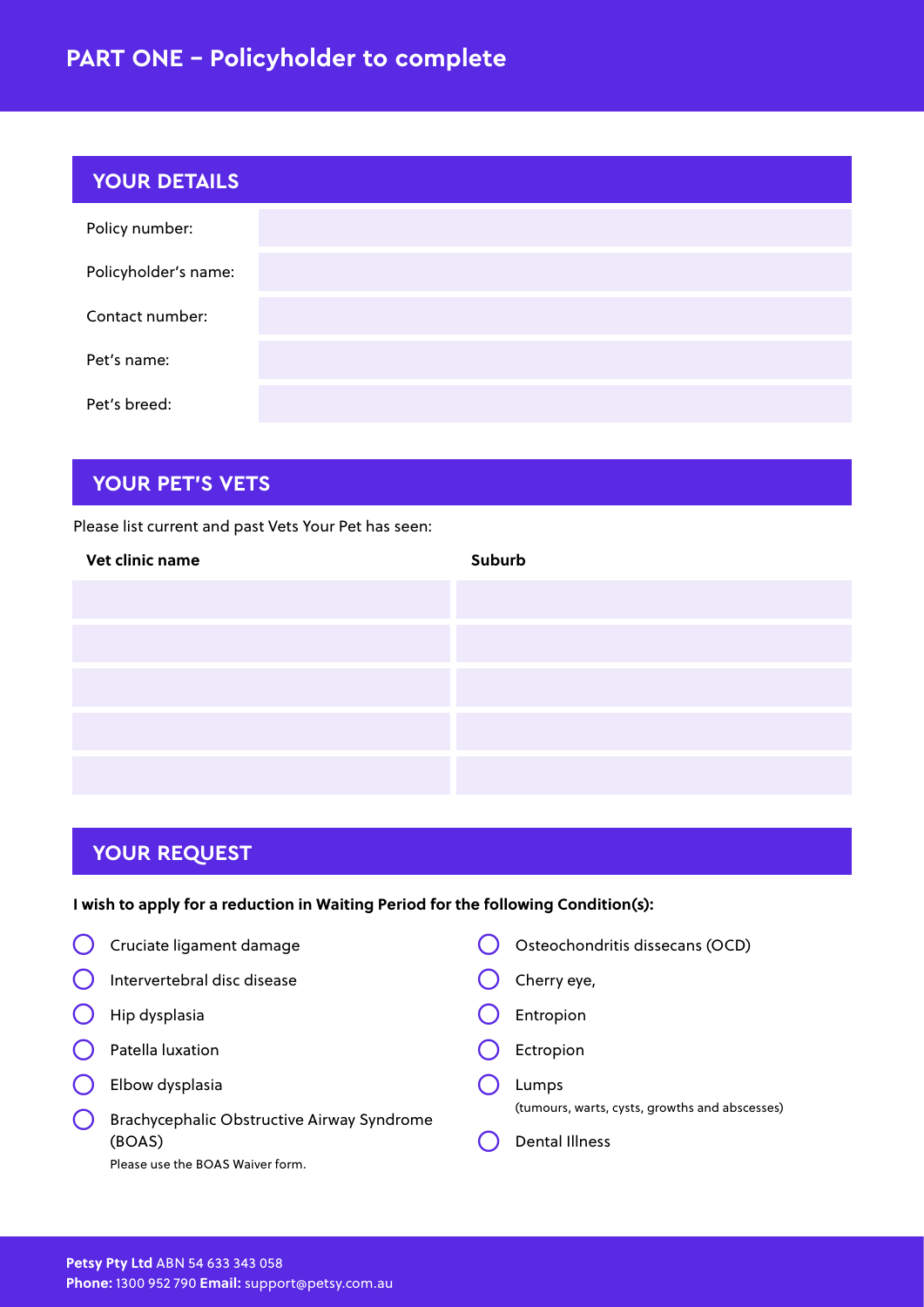Has Your Pet shown any symptoms, clinical signs or received treatment relating to a Specified Condition selected above in the past?

 $\bigcap$  Yes  $\bigcap$  No

If Yes, please indicate the date/s and describe the treatment and/or symptoms noted. For example: "20/03/2017, surgery to stabilise patella luxation."

## **DENTAL ILLNESS**

Has your pet previously received any dental treatment related to any mouth, oral or dental condition (including "anaesthesia-free" dental procedures, descaling (cleaning) of teeth or extraction (removal) of teeth?)

| $\bigcirc$ Yes | $\bigcirc$ No |
|----------------|---------------|
|----------------|---------------|

If Yes, provide details below:

Has your pet ever received any other medical treatment (including antibiotics, anti-inflammatories or pain relief) for any dental or oral condition (including feline "Cat flu", auto-immune conditions)?

| $\bigcirc$ Yes | $\bigcirc$ No |  |
|----------------|---------------|--|
|                |               |  |

If Yes, provide details below:

Has your pet previously been recommended to have any dental procedures performed (including descaling of teeth, extraction of teeth or any other procedure related to the mouth or oral cavity?)

O Yes O No

If Yes, provide details below: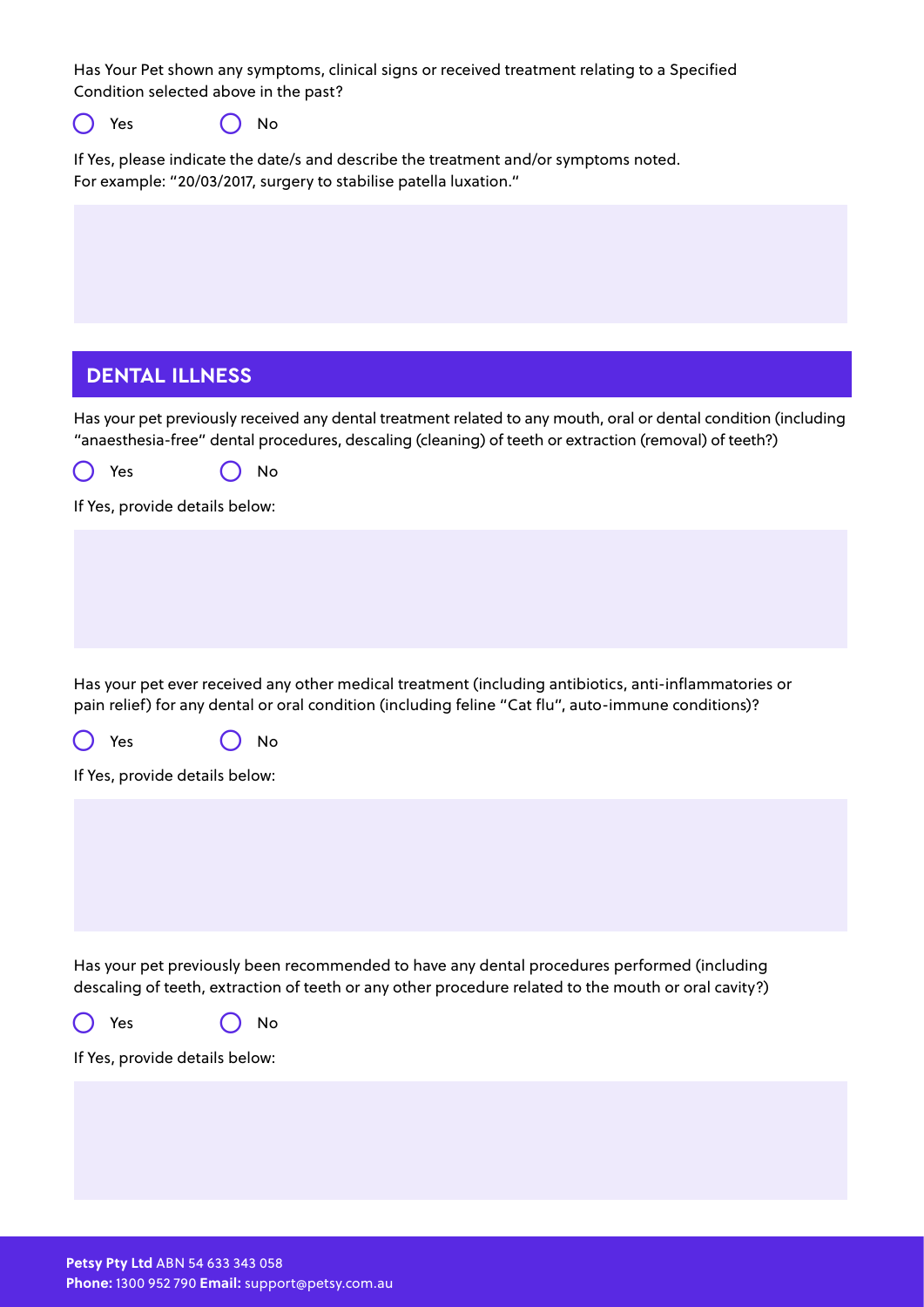Has your pet previously displayed any symptoms of:

| Halitosis (Smelly breath) | $\bigcap$ Yes | $\bigcap$ No  |
|---------------------------|---------------|---------------|
| Difficulty chewing        | $\bigcap$ Yes | $\bigcap$ No  |
| Oral pain                 | $\bigcap$ Yes | $\bigcirc$ No |
| Loss of adult teeth       | $\bigcap$ Yes | $\bigcap$ No  |

## **YOUR DECLARATION**

#### **Your Duty to take reasonable care not to make a misrepresentation**

You must take reasonable care not to make a misrepresentation to Us. This responsibility applies until We issue You with a Policy for the first time or agree to renew, extend, vary/change, or reinstate Your Policy.

You must answer Our questions honestly, accurately and to the best of Your knowledge. A misrepresentation includes a statement that is false, partially false, or which does not fairly reflect the truth. It is not misrepresentation if You do not answer a question or if Your answer is obviously incomplete or irrelevant to the question asked.

The responsibility to take reasonable care not to make a misrepresentation applies to everyone who will be insured under the policy. If You are answering questions on behalf of anyone, We will treat Your answers or representations as theirs.

Whether or not You have taken reasonable care not to make a misrepresentation is to be determined having regard to all relevant circumstances, including the type of insurance, who it is intended to be sold to, whether You are represented by a broker, Your particular characteristics and circumstances We are aware of.

If You do not meet the above Duty, We may reject or not fully pay Your claim and/or cancel Your Policy. If the misrepresentation was deliberate or reckless, this is an act of fraud, and We may treat Your Policy as if it never existed.

If Our information or questions are unclear, You can contact Us on 1300 952 790 or visit www.petsy.com.au. You understand that Petsy will assess the information provided and based on that information will decide whether the Waiting Period can be reduced, and further that Petsy is under no obligation to approve Your application.

In addition to the above declaration You authorise any Vet services provider who is listed in this Application Form to provide to Petsy any details We may require to assess Your application.

| <b>Policy holder's signature</b> |  |
|----------------------------------|--|
| <b>Date</b>                      |  |

**Remember to return Part One and Two of this form. Petsy will request the full Vet treatment history from Your Vet(s) if You do not have it.**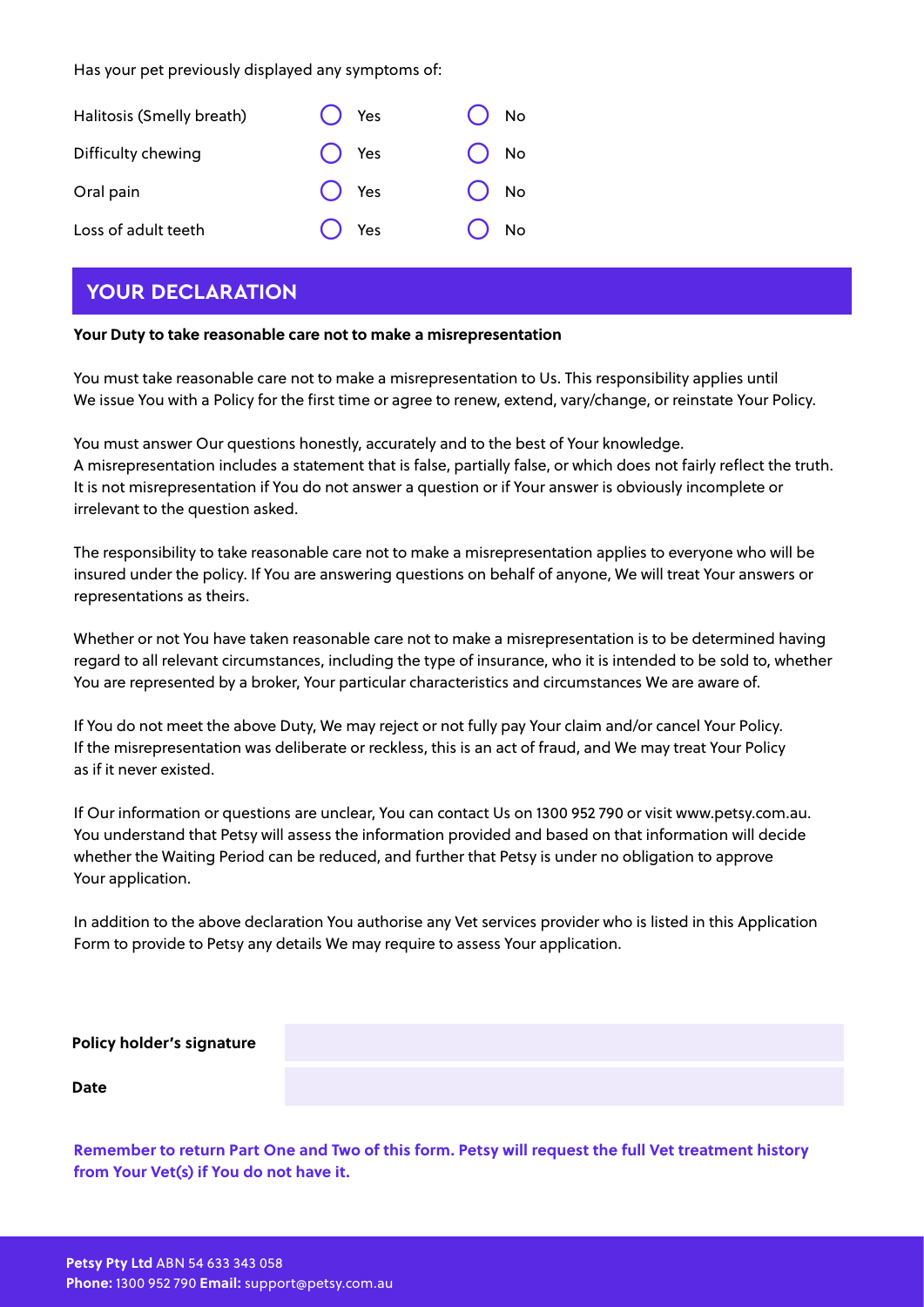# **VET EXAMINATION - EYES**

| Is there any history of, or evidence to suggest this animal has previously had<br>surgery on the eyes?              | Yes | No        |
|---------------------------------------------------------------------------------------------------------------------|-----|-----------|
| Conduct a clinical examination without sedation or anaesthetic of the eyes. Is<br>there any evidence or history of: |     |           |
| "Cherry Eye" (Prolapse of the third eyelid gland)?                                                                  | Yes | No        |
| "Ectropion"?                                                                                                        | Yes | <b>No</b> |
| "Entropion"?                                                                                                        | Yes | No        |
| Excessive tear production (tear staining / epiphora / weepy eyes)?                                                  |     |           |
| Ocular issues (such as conjunctivitis, dystichae or corneal ulcers)?                                                | Yes | No        |
| If yes to any of the above, please provide further details:                                                         |     |           |

## **VET EXAMINATION - LUMPS (tumours, warts, cysts, growths and abscesses)**

| Has this dog had any history of tumours, warts, cysts, growths and abscesses, | $\bigcap$ Yes $\bigcap$ No |  |
|-------------------------------------------------------------------------------|----------------------------|--|
| or procedures to remove these? (e.g. previous surgery to remove a wart)       |                            |  |

If yes to any of the above, please provide further details:

Conduct a complete physical examination and palpation of the dog (with or without sedation /anaesthesia). Is there any evidence of abnormal tumors, warts, cysts, growths and / or abscesses in any of the following body parts / systems:

|  |                                                      | No        |
|--|------------------------------------------------------|-----------|
|  |                                                      | No        |
|  |                                                      | No        |
|  |                                                      |           |
|  |                                                      | No        |
|  |                                                      | No        |
|  |                                                      | No        |
|  |                                                      |           |
|  |                                                      | No        |
|  |                                                      | <b>No</b> |
|  | Yes<br>Yes<br>Yes<br>Yes<br>Yes<br>Yes<br>Yes<br>Yes |           |

If yes to any of the above, please provide further details: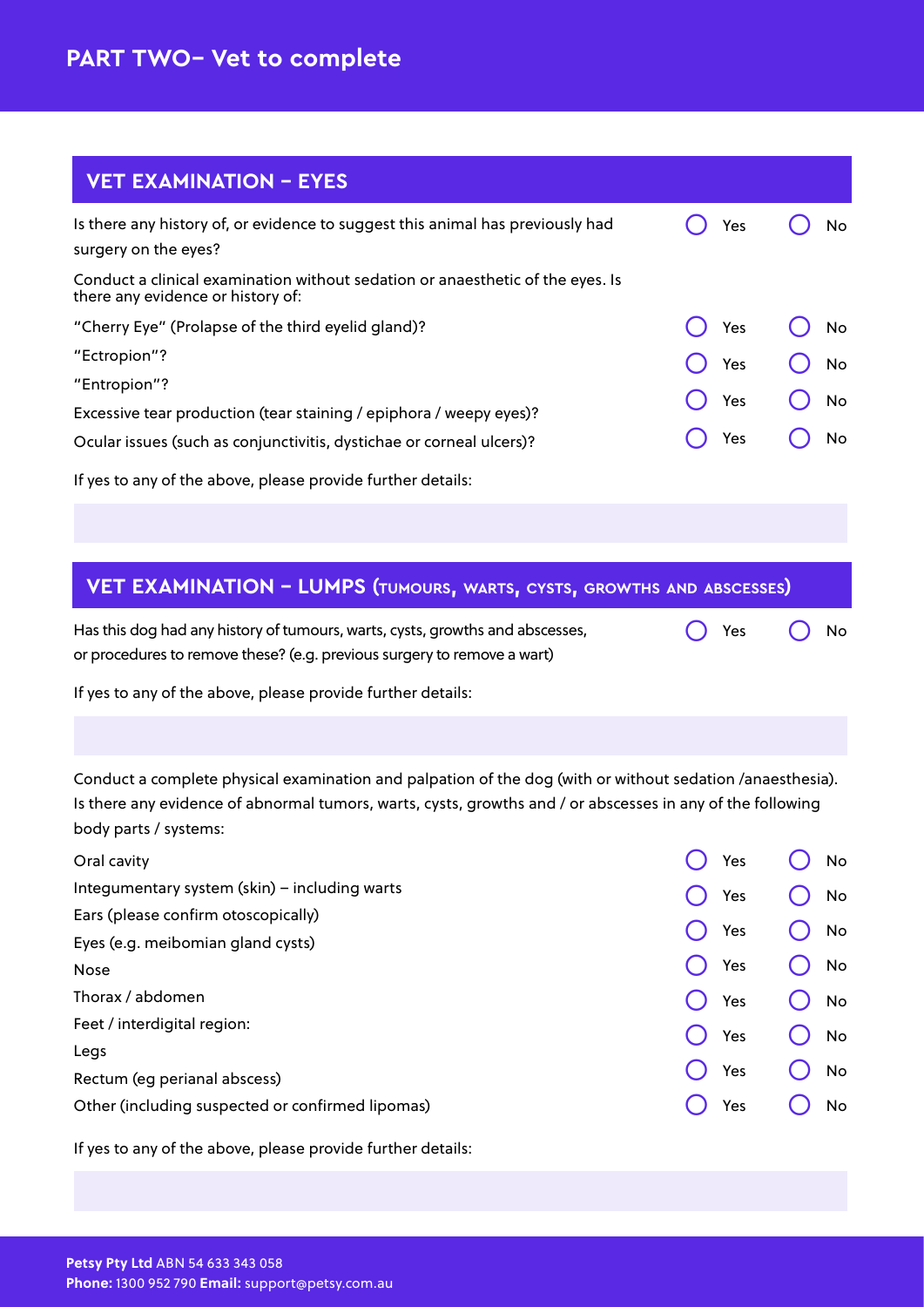| <b>VET EXAMINATION - ORTHOPAEDICS</b>                                                          |     |           |
|------------------------------------------------------------------------------------------------|-----|-----------|
| Has the pet been attending your clinic for more than 6 months?                                 | Yes | No        |
| Are you aware of any history of limping, reluctance to exercise or difficulty rising?          | Yes | <b>No</b> |
| If Yes, indicate where the pain was:                                                           |     |           |
|                                                                                                |     |           |
| Conduct a clinical observation of the pet walking, trotting and rising from a seated position. |     |           |
| Is any lameness, difficulty rising, or ataxia noted?                                           | Yes | No        |
| If yes, indicate:                                                                              |     |           |
|                                                                                                |     |           |

#### **CRUCIATE LIGAMENTS AND PATELLA LUXATION**

Conduct a clinical examination without sedation or anaesthetic; is there joint laxity in the knee joint as detected by:

|                                                                            | <b>Right Leg</b>        | Left Leg      |
|----------------------------------------------------------------------------|-------------------------|---------------|
| Cranial drawer test                                                        | Yes<br>No               | No<br>Yes     |
| Tibial compression test                                                    | No<br>Yes               | No<br>Yes     |
| Patella luxation (circle grade)                                            | $0 \t1 \t2 \t3 \t4 \t5$ | $0$ 1 2 3 4 5 |
| Is there pain on palpation of the hind legs including hip and lower spine? |                         | Yes<br>No     |
| If yes, indicate the areas where pain was elicited:                        |                         |               |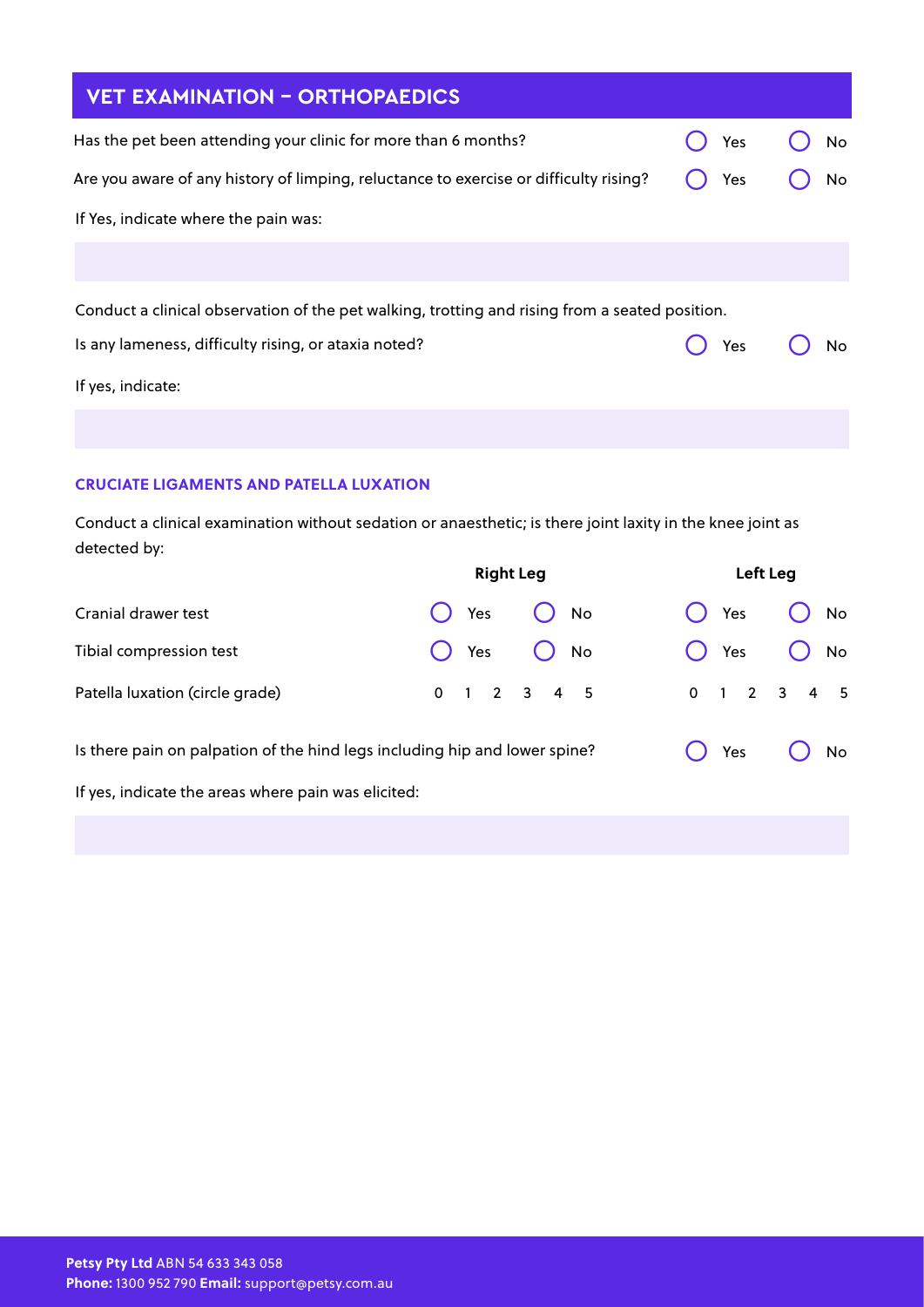#### **INTERVERTEBRAL DISC DISEASE**

Conduct a neurological examination; are there reflex deficits as detected by:

| Withdrawal reflex                                                                              | Yes | No | Righting reflex | Yes | No |
|------------------------------------------------------------------------------------------------|-----|----|-----------------|-----|----|
| If yes, expand further:                                                                        |     |    |                 |     |    |
|                                                                                                |     |    |                 |     |    |
| Is there pain or palpitation of the neck or spine?                                             |     |    |                 | Yes | No |
| If yes, indicate the areas where pain was elicited:                                            |     |    |                 |     |    |
|                                                                                                |     |    |                 |     |    |
| <b>INTERVERTEBRAL DISC DISEASE</b>                                                             |     |    |                 |     |    |
|                                                                                                |     |    |                 |     |    |
| Is there any evidence or history of a "Hip sway" or "bunny hopping" when the<br>dog is walked? |     |    |                 | Yes | No |
| Conduct a physical examination of the hips without sedation or anaesthetic.                    |     |    |                 |     |    |
| Was any crepitus noted during hip maneuvering?                                                 |     |    |                 | Yes | No |
| Is there discomfort, or reduced range of motion as detected by:                                |     |    |                 |     |    |
| Abduction of the hips from the body:                                                           |     |    |                 | Yes | No |
| Extension of the hips:                                                                         |     |    |                 | Yes | No |
| Flexion of the hips:                                                                           |     |    |                 | Yes | No |

If yes to any of the above please provide further information (which leg, further description of findings)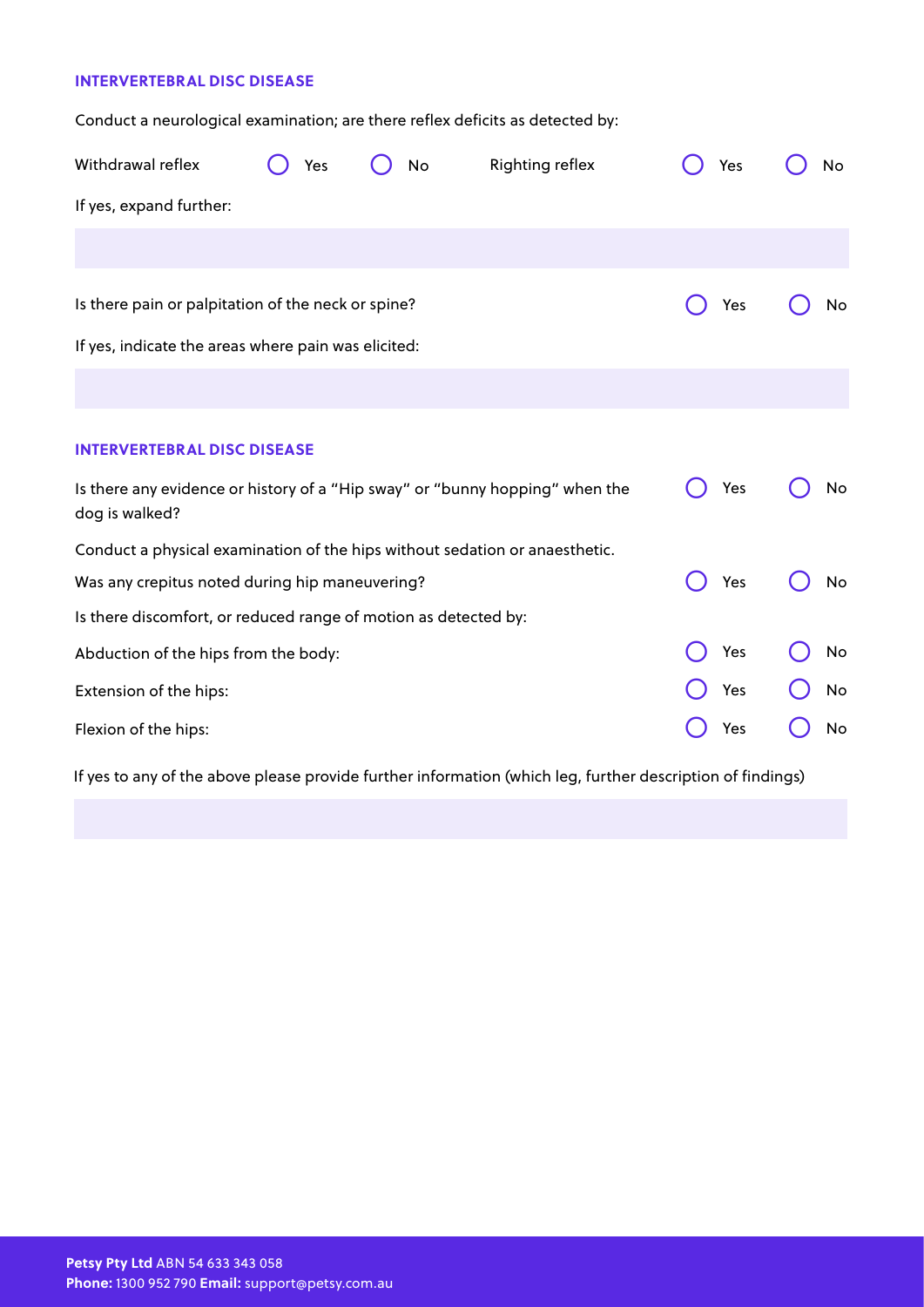#### **ELBOW DYSPLASIA**

| Is there any history, or evidence of:                                                                                                            |     |           |
|--------------------------------------------------------------------------------------------------------------------------------------------------|-----|-----------|
| stiffness rising?                                                                                                                                | Yes | No        |
| lameness in either forelimb (favouring the leg, head bob)?                                                                                       | Yes | <b>No</b> |
| Conduct a physical examination of the elbows without sedation or anaesthetic; is there discomfort, or<br>reduced range of motion as detected by: |     |           |
| Extension of the elbow joints?                                                                                                                   | Yes | No        |
| Flexion of the elbow joints?<br>(Carpus should be almost able to touch the shoulder during flexion)                                              | Yes | <b>No</b> |
| Is there any crepitus associated with flexion/extension of the elbows?                                                                           | Yes | No        |
| Is there any muscle atrophy associated with either forelimbs?                                                                                    | Yes | No        |
| If yes to any of the above, please provide further details (which leg, details of examination etc)                                               |     |           |

#### **OSTEOCHONDRITIS DISSECANS**

| Examine the dog standing:                                                                                                                             |     |    |
|-------------------------------------------------------------------------------------------------------------------------------------------------------|-----|----|
| Palpate the shoulder - Is there any muscle atrophy palpable or visible around the<br>spine of the scapula?                                            | Yes | No |
| Palpate the shoulder through a complete range of motion. Is there any pain<br>noted (particularly on hyperextension or hyperflexion of the shoulder)? | Yes | No |
| If yes to any of the above, please provide further details:                                                                                           |     |    |
|                                                                                                                                                       |     |    |

#### **GENERAL OBSERVATIONS**

Please note any salient information or findings which may constitute evidence of orthopaedic injury/ disease: (For example, in your opinion is there a probability of cruciate ligament problems occurring in the future?)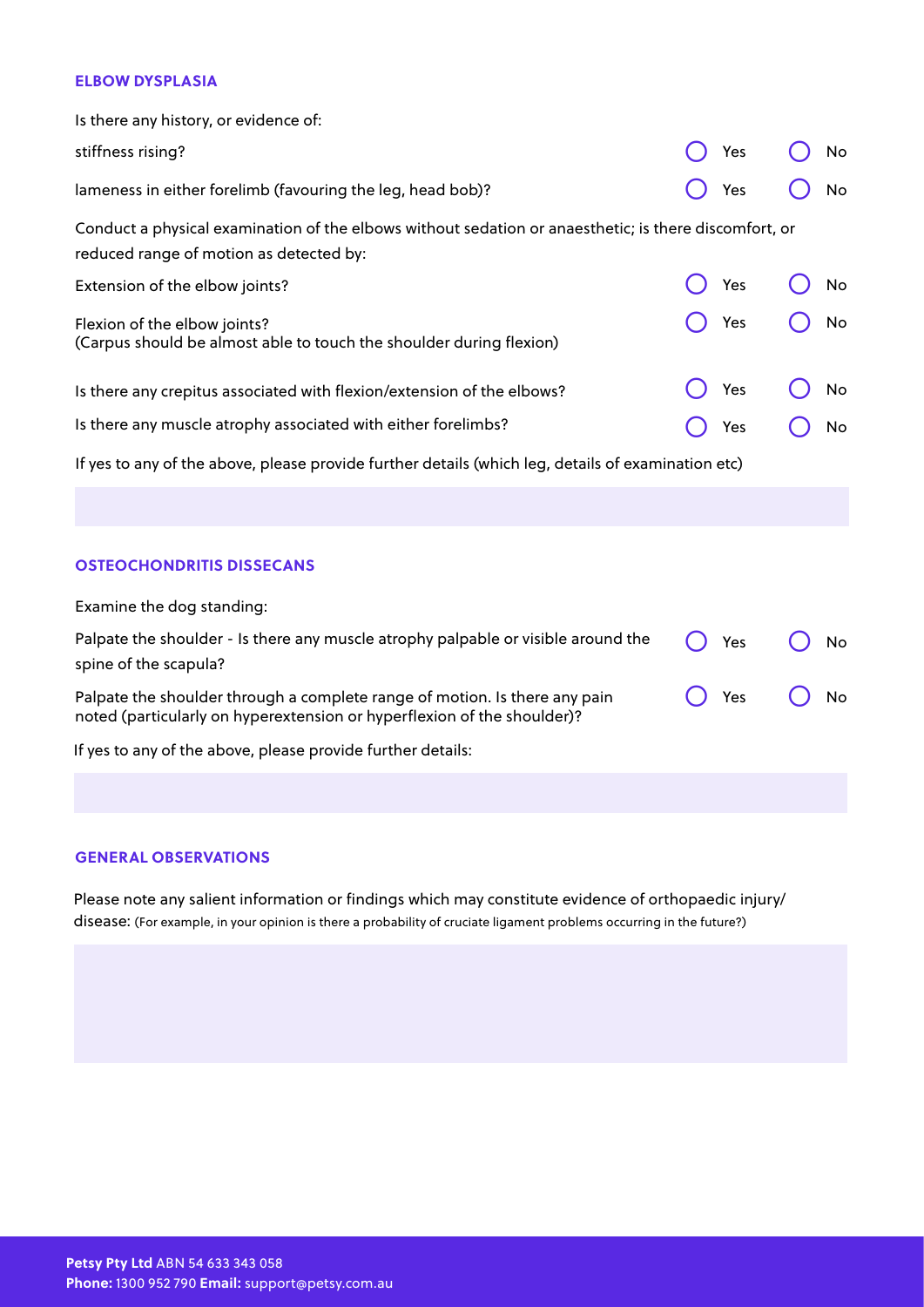# **DENTAL ILLNESS**

| Has this pet previously been recommended to have any dental procedures (including descaling or<br>extractions)?                                                                                                                                      |     |    |
|------------------------------------------------------------------------------------------------------------------------------------------------------------------------------------------------------------------------------------------------------|-----|----|
| Yes<br>No                                                                                                                                                                                                                                            |     |    |
| If yes, provide details                                                                                                                                                                                                                              |     |    |
|                                                                                                                                                                                                                                                      |     |    |
| Are you aware of this pet receiving any dental treatments (including descaling or extractions), previously?<br>Yes<br>No<br>If yes, provide details                                                                                                  |     |    |
| Has this pet been diagnosed with, or suspected of having any conditions (e.g. autoimmune conditions,<br>feline odontoclastic resorptive lesions, any form of cat flu) that may impact long-term oral health?<br>Yes<br>No<br>If yes, provide details |     |    |
|                                                                                                                                                                                                                                                      |     |    |
| Please tick here if it is not possible to perform a thorough examination of the animal (due to temperament<br>or physical restrictions):                                                                                                             |     |    |
| $\left( \begin{array}{c} \end{array} \right)$<br>It is not possible to examine this patients' mouth / oral cavity / teeth.                                                                                                                           |     |    |
| Otherwise, Conduct a clinical examination of the mouth / oral cavity.                                                                                                                                                                                |     |    |
| Is there any evidence of:                                                                                                                                                                                                                            |     |    |
| Gingivitis:                                                                                                                                                                                                                                          | Yes | No |
| Tartar/Plaque/Calculus:                                                                                                                                                                                                                              | Yes | No |
| Fractured teeth:                                                                                                                                                                                                                                     | Yes | No |
| Oral ulceration:                                                                                                                                                                                                                                     |     |    |
| Missing teeth:                                                                                                                                                                                                                                       | Yes | No |
| Stomatitis:                                                                                                                                                                                                                                          | Yes | No |
| Other oral or dental conditions (including visible resorptive lesions, tooth<br>discolouration, halitosis, epulis etc):                                                                                                                              | Yes | No |